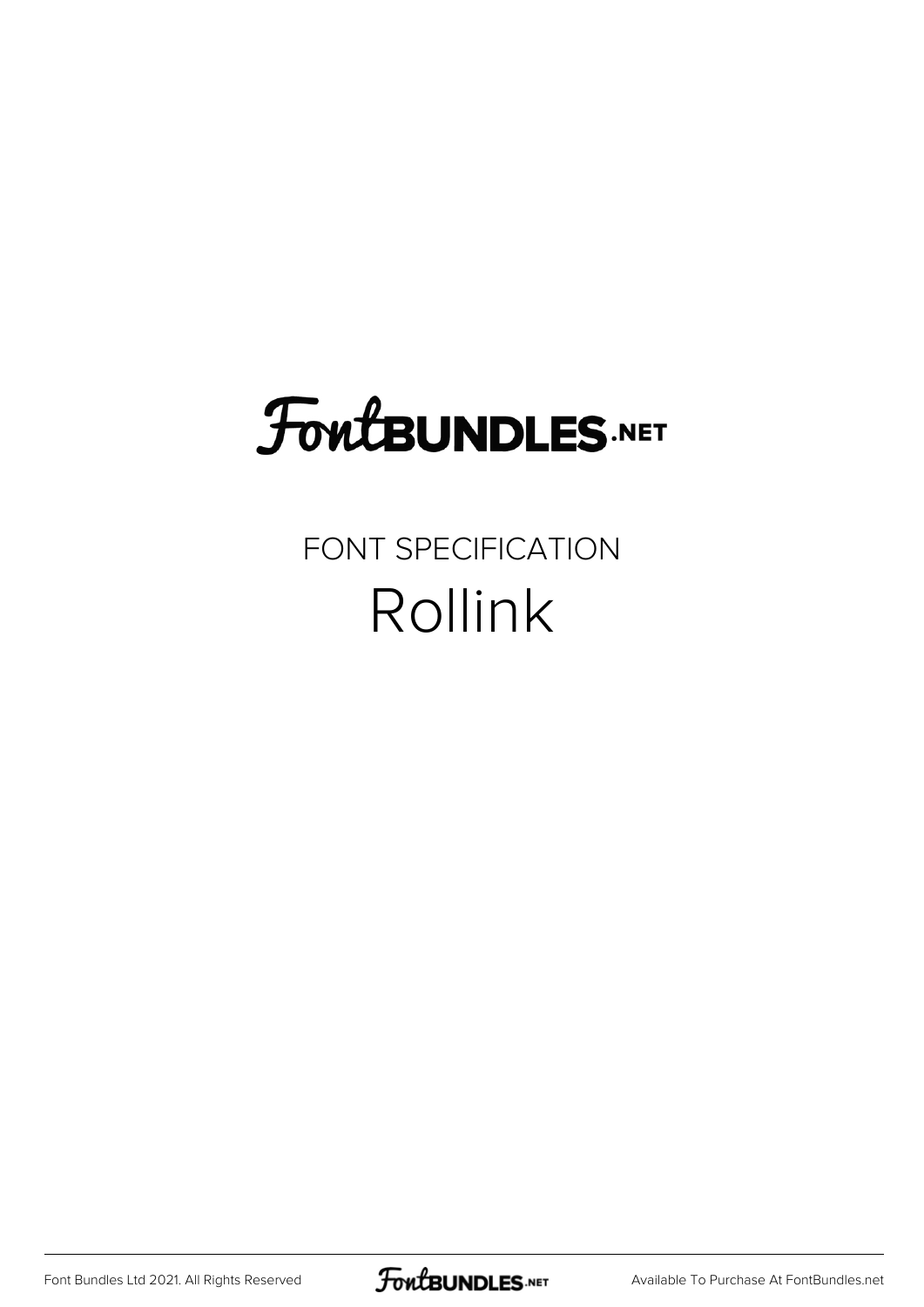## Rollink - Regular

**Uppercase Characters** 

ABCDEFGHIJKLMNQP  $QPLSPUVWXWZ$ 

Lowercase Characters

a b c d e t g h i j k l m u o p g v s t

uvwxyz

**Numbers** 

0123456789

Punctuation and Symbols

 $\oint K$   $\neq$   $\left($  $\therefore$   $\therefore$   $\lt$  = > ?  $\left\{ \begin{array}{ccc} & j & j & k \\ & \end{array} \right.$  $\cancel{\alpha}$  $\bigcirc$ (PC)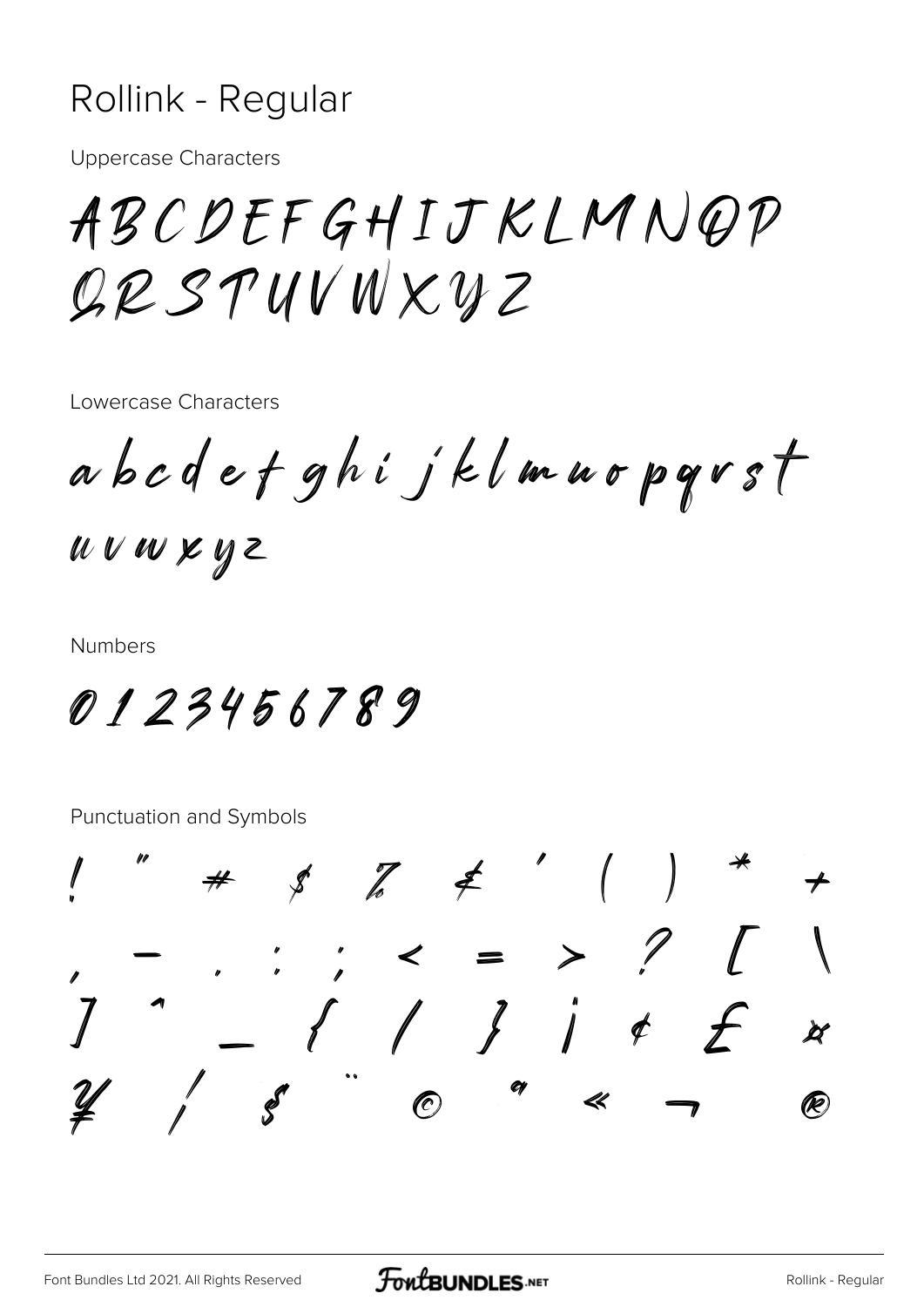

All Other Glyphs

À Á Á Ã Ä Å Æ Ç È ÉÉËËÌÍÎÏ  $\tilde{\cal N}$  $\mathcal{D}$  $\begin{array}{ccccccccccccc} \hat{\varphi} & \hat{\varphi} & \hat{\varphi} & \tilde{\varphi} & \tilde{\varphi} & \varphi & \tilde{\varphi} & \tilde{\varphi} & \tilde{\varphi} & \tilde{\varphi} & \tilde{\varphi} & \tilde{\varphi} & \tilde{\varphi} & \tilde{\varphi} & \tilde{\varphi} & \tilde{\varphi} & \tilde{\varphi} & \tilde{\varphi} & \tilde{\varphi} & \tilde{\varphi} & \tilde{\varphi} & \tilde{\varphi} & \tilde{\varphi} & \tilde{\varphi} & \tilde{\varphi} & \tilde{\varphi} & \tilde{\varphi} & \$ Ú  $\hat{U}$   $\hat{U}$   $\hat{U}$   $\hat{V}$   $\mapsto$   $\beta$   $\hat{\alpha}$ á  $\hat{\mathscr{A}}$  $\widetilde{\alpha}$  $e$  è é  $e$  $\overline{\iota}$  $\overset{''}{\mathcal{C}}$ å  $\ddot{\mathscr{A}}$ æ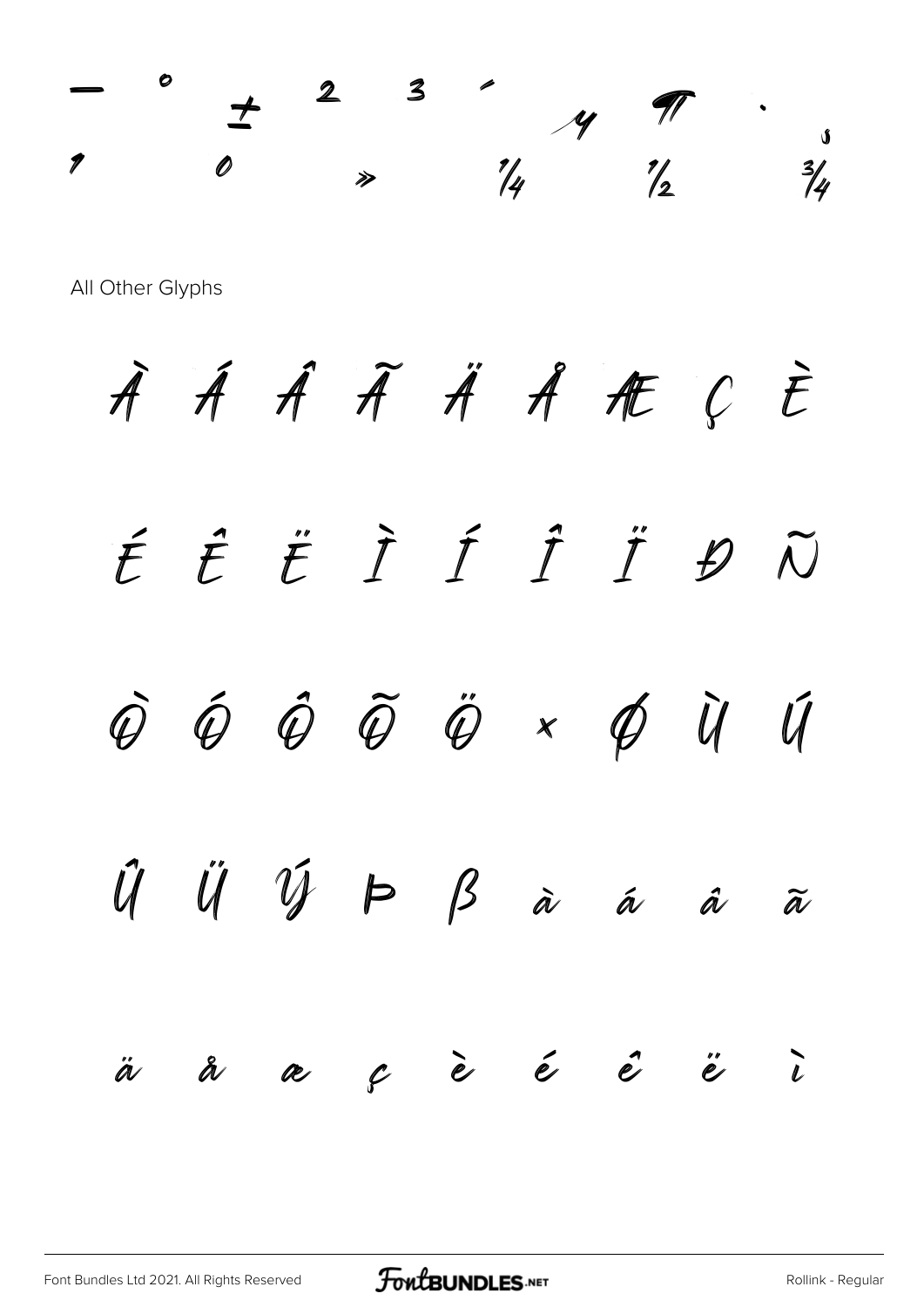